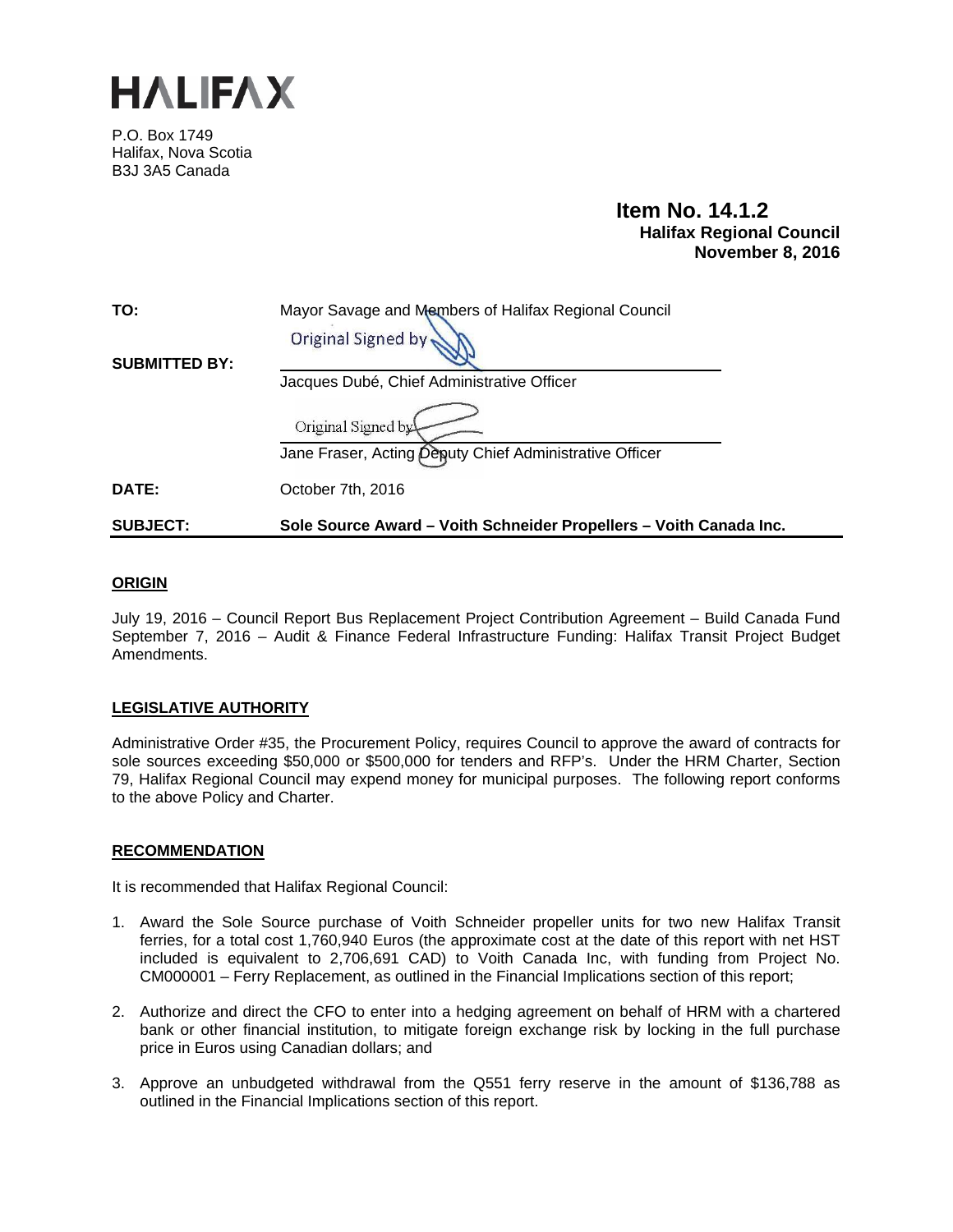## **BACKGROUND**

On September 20<sup>th</sup>, 2016, Halifax Regional Council approved a list of 2017/18 projects for advanced funding for the purposes of advanced tendering with funding contributions provided under the Public Transit Infrastructure Fund program. Included in the list of approved projects are two new passenger ferries for Halifax Transit, with one ferry delivered in 2017 and 2018 respectively. The two oldest ferries in the fleet are now past their predicted service lives and are becoming more difficult to maintain; while Halifax Transit had plans to recapitalize these vessels in future years, the funding provided under the Public Transit Infrastructure Fund will facilitate replacement now and, for the reasons outlined in the Discussion section, a sole source purchase of Voith propellers is required to advance this project independent of any federal funding support.

## **DISCUSSION**

Ferries produced under the Public Transit Infrastructure Fund program will incorporate the design of the vessels of the existing ferry fleet. Ferries of this type have proven to be efficient and reliable, and they were designed to integrate with the unique terminal infrastructure that is featured at Halifax Transit ferry terminals.

Vessels of the current fleet each feature two Voith Schneider propellers as components of the main propulsion system. The unique characteristics of these units contribute to the efficiency and manoeuvrability of the ferries (which permits them to operate safely in relatively high winds), and they have proven to be extremely reliable in operation. Maintenance of commonality in propulsion systems across the ferry fleet will simplify training, maintenance and sparing, as operators will have to maintain proficiency with a single propulsion arrangement only.

A letter from EYE Marine, consultants to HRM for the design of the Halifax Transit Ferries, supports the case for sole sourcing and verifies that the model of propeller under quote (12R4 EC/75-1) is the correct model for the intended design.

The subject sole source purchase from Voith is in accordance with HRM's Procurement Policy (Administrative Order 35), **Sole Source/Single Source Purchases -** Section 8(11A) sub-sections (a) and (b) as follows**:**

- a) To ensure compatibility with existing products, to recognize exclusive rights, such as exclusive licences, copyright and patent rights, or to maintain specialized products that must be maintained by the manufacturer or its representative.
- b) Where there is an absence of competition for technical reasons and the goods or services can be supplied only by a particular supplier and no alternative or substitute exists.

Lead time to produce Voith Schneider propellers is in the order of 12 months. A tender competition for construction of the two replacement ferries has been issued. In order to ensure the propellers are available for timely integration with the hull and propulsion systems during the build program, it is necessary to contract to procure and produce these units now. Following Council's approval of this award, HRM will issue a letter of "Intent to Purchase" to Voith Turbo GmbH & Co., for a total cost 1,760, 940 Euros (net HST excluded), and related matters will be reviewed by Procurement and Legal Services to finalize the terms and conditions of sale and purchase, including warranty and payment terms, before a purchase order is issued.

The purchase is denominated in Euros. To mitigate the risk of an unfavourable currency fluctuation a hedging agreement can be entered which will provide Transit with certainty about the purchase price in Canadian dollars.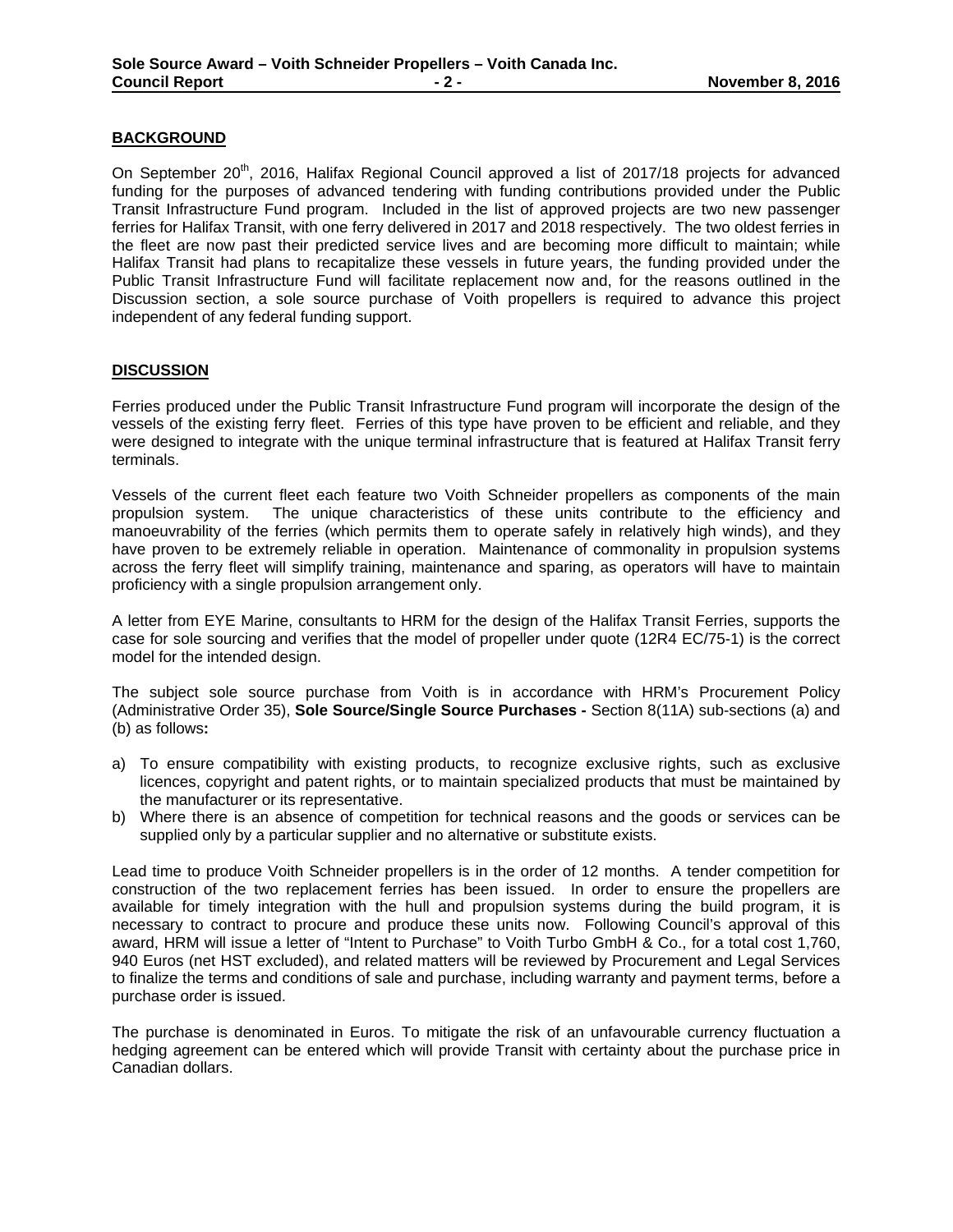|                   | Quotation                 | <b>Quoted Price</b><br>Net HST excluded |
|-------------------|---------------------------|-----------------------------------------|
| Voith Canada Inc* | Quotation No.<br>SQ004616 | 1,760,940 Euros                         |

## **Recommended\* FINANCIAL IMPLICATIONS**

Based on a quoted price of 1,760,940 Euros for two shipsets, the approximate cost as of the date of this report is \$2,595,450 CAD plus net HST of \$111,241 CAD for a net estimated total of \$2,706,691 CAD. The actual cost in Canadian dollars is subject to market conditions at the time the Euros are hedged and may be higher or lower than this estimate. Currently there are insufficient funds available in Project Account No. CM000001 – Ferry Replacement. If the final hedged price exceeds available funds in the Project Account CM000001 another report will be written to request a budget increase with funds from the Obligation Reserve - Q551 – Transit Capital Reserve.

| <b>Budget Summary:</b> | Project No. CM000001 Ferry Replacement |
|------------------------|----------------------------------------|
|                        |                                        |

| <b>Cumulative Unspent Budget</b> | \$2,569,903   |
|----------------------------------|---------------|
| Funding from Q551 Ferry Reserve  | \$136,788     |
| Less: Voith Canada Inc.          | $$2,706,691*$ |
|                                  | \$ 0          |

As of August 31, 2017, the reserve, Q551 has a projected March 31, 2017 net available balance of \$2,465,120, so there are sufficient funds to cover the \$136,788, when/if required. As per above, a future report requesting a budget increase and unbudgeted reserve withdrawal report to Audit and Finance Standing Committee will be prepared if additional funding is necessary.

# **RISK CONSIDERATION**

There is schedule risk associated with this purchase, as there is a 12 month lead time required to produce each shipset and the production schedule must be integrated with that of the hull and propulsion systems for each ferry. The first ferry is scheduled for completion in autumn of 2017; therefore, time is of the essence.

The purchase is denominated in Euros, which introduces foreign exchange risk. Euros will need to be purchased at the market rate and if the amount is left unhedged it is difficult to predict what the final cost will be in Canadian dollars. Transit is working with Finance to develop an appropriate strategy to mitigate this foreign currency risk which consists of entering into a hedging arrangement to fix the contract price in Canadian dollars at the time the contract is approved.

## **ENVIRONMENTAL IMPLICATIONS**

Staff have not identified any environmental implications associated with the procurement of two new passenger ferries or these propellers.

# **ALTERNATIVES**

Council could choose to not proceed with the procurement of two new passenger ferries or the procurement of Voith Schneider propellers or defer the purchase. However this would preclude Halifax Transit from recapitalizing the final two older ferries in the ferry fleet and the Municipality would forfeit the contributions award via the Federal Government's Public Transit Infrastructure Fund as outlined in Table 1 below.